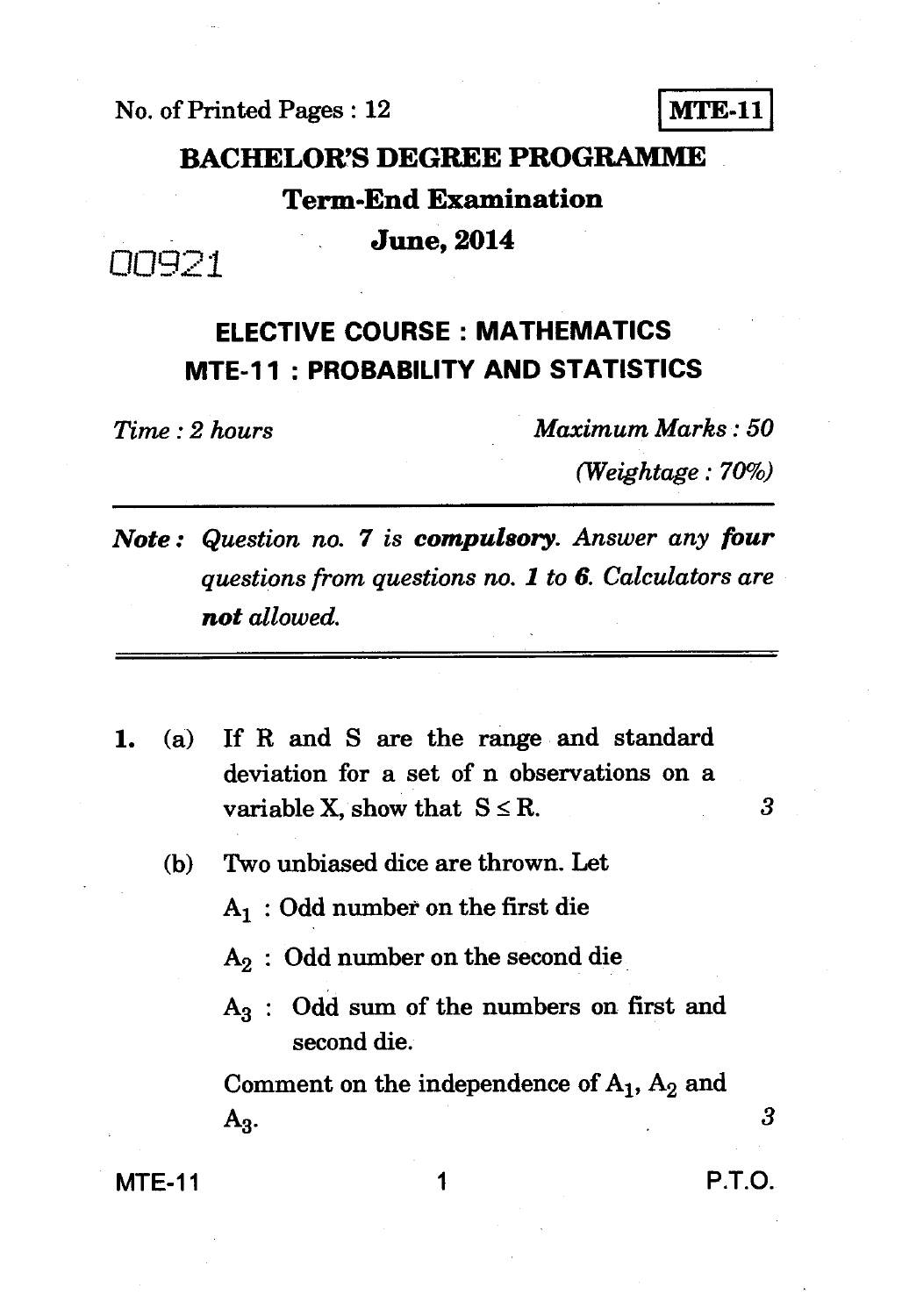- (c) A random sample of size n is drawn from a uniform population over  $\left[\theta-\frac{1}{2}, \theta+\frac{1}{2}\right]$ . Obtain maximum likelihood estimator of  $\theta$ . Does a unique estimator exist ? Give reasons. *4*
- **2.** (a) Let X be a random variable having uniform density over (0, 1). Find *4* 
	- (i)  $\mathbf{E}(\sqrt{\mathbf{x}}),$
	- (ii) pdf of  $y = \sqrt{x}$ ,
	- (iii)  $E(y)$  and
	- (iv) check whether  $E(y) = E(\sqrt{x})$  or not.
	- (b) Develop a test for testing  $H_0: f(x) = \frac{1}{\sqrt{2\pi}} e^{-\frac{1}{2}x^2}, -\infty < x < \infty$  against  $H_1: f(x) = \frac{1}{2} \exp(-|x|), -\infty < x < \infty$ based on a single observation drawn from  $f(x)$ . Obtain expression for size and power of the test.

6

**MTE-11** 2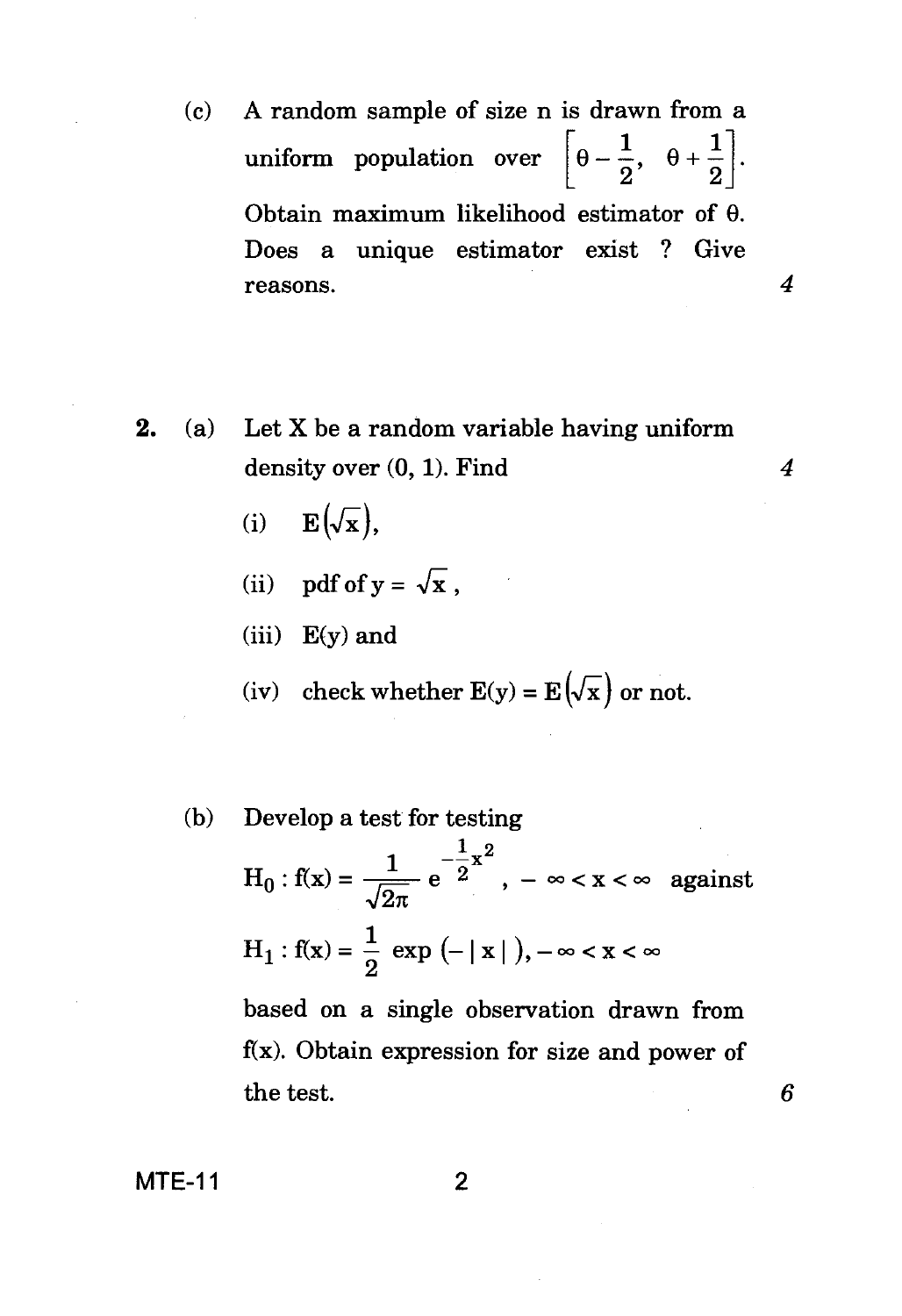3. (a) The random vector (X, Y) has the joint density function given by

$$
f(x, y) = \begin{cases} \frac{1}{\pi}, & x^2 + y^2 \le 1 \\ 0, & \text{otherwise} \end{cases}
$$

Then find the marginal probability density function of X and Y. Show that  $cov(X, Y) = 0$ but X and Y are not independent. *6* 

(b) State Bayes theorem. There are three bags containing 2 white balls, 1 white and 1 black ball, and 2 black balls respectively. A bag is selected randomly and a ball is drawn. It is found to be white. What is the probability that remaining ball in the selected bag is white ? 4

4. (a) The first three moments about  
the origin are given by 
$$
m'_1 = \frac{n+1}{2}
$$
,  
 $m'_2 = \frac{(n+1)(2n+1)}{6}$  and  $m'_3 = \frac{n(n+1)^2}{4}$ .

Examine the skewness of the data. *5* 

**MTE-11** 3 **P.T.O.**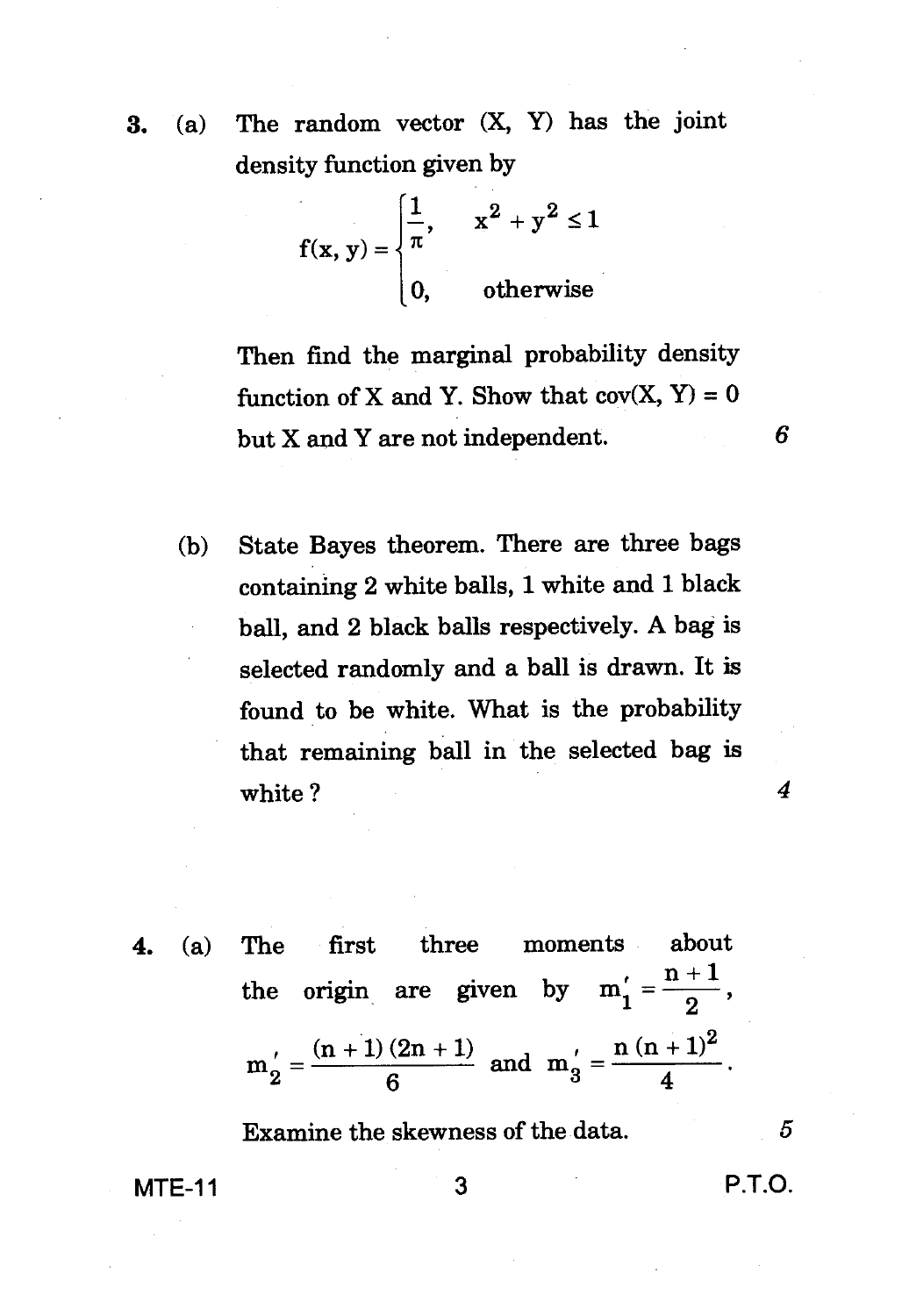- (b) A taxi cab company has two types of cabs A and B. The number of cabs of type A and B are 12 and 8 respectively. If 5 of these taxi cabs are in the workshop for repairs and the time needed for repairing each of the types is same, what is the probability that
	- (i) 3 of them are of type A and 2 of them are type B ?
	- (ii) at least 3 of them are of type A ?
	- (iii) all  $5$  are of same type ?  $5$
- **5.** (a) Let X be a random variable with pdf

 $f(x) = \theta e^{-\theta x}$ ;  $\theta > 0$ ,  $x \ge 0$ .

Find the moment generating function of X, and hence find first three moments about origin. *5* 

(b) The following table gives the number of aircraft accidents that occurred during six days of the week. Find whether the accidents are uniformly distributed over the week at 5% level of significance. *5* 

| Davs                |    |    |    |    |              | Mon. Tues. Wed. Thur. Fri. Sat. Total |
|---------------------|----|----|----|----|--------------|---------------------------------------|
| No. of<br>accidents | 14 | 18 | 12 | 11 | $15 \mid 14$ | -84                                   |

[You may like to use the following values :

$$
\chi_{5,0.05}^2
$$
 = 11.070,  $\chi_{6,0.05}^2$  = 12.592,  $\chi_{7,0.05}^2$  = 14.067.

**MTE-11** 4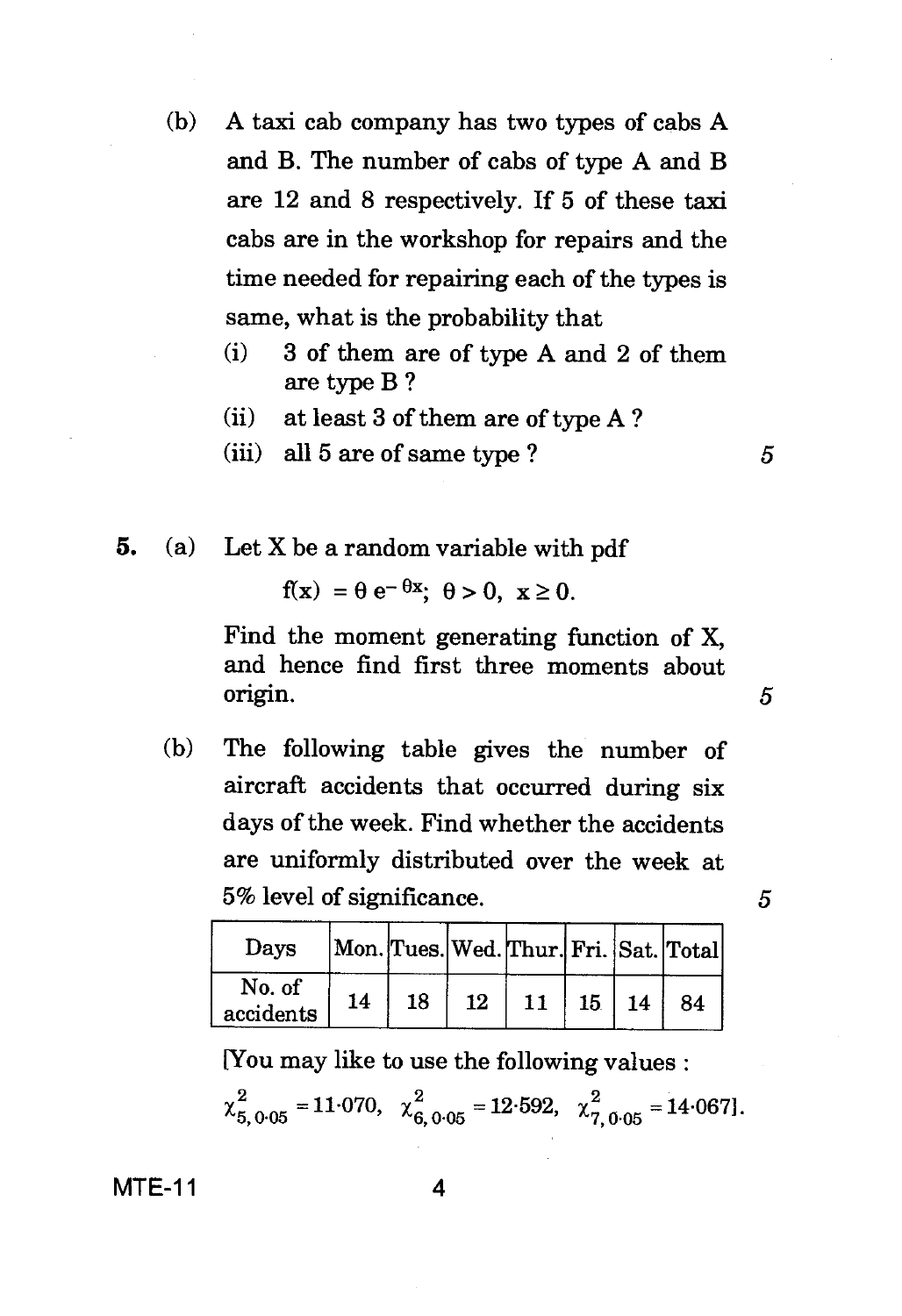**6. (a) For the data given below** 

| $\mid$ X $\mid$ 12 $\mid$ 9 $\mid$ 8 $\mid$ 10 $\mid$ 11 $\mid$ 13 $\mid$ 7       |  |  |  |
|-----------------------------------------------------------------------------------|--|--|--|
| $\mid$ Y $\mid$ 14 $\mid$ 8 $\mid$ 6 $\mid$ 9 $\mid$ 11 $\mid$ 12 $\mid$ 3 $\mid$ |  |  |  |

**find :** *6* 

- **(i) the correlation coefficient between x and y.**
- **(ii) the regression equation of y on x.**
- (b) If X is a random variate such that  $E(X) = 3$ and  $E(X^2) = 13$ , use Chebychev's inequality<br>to determine a lower bound for **to determine a lower bound for**   $P(-2 < X < 8)$ . 4
- *7.* **Which of the following statements are** *true* **or**  *false ?* **Give reasons for your answer.** *10* 
	- **(a) For negatively skewed distribution, Pearson's coefficient of skewness is negative.**
	- **(b) Variance is independent of change of origin and scale.**
	- **(c) If A and B are independent events then A' (Complement of A) is also independent of B.**

**MTE-11** 5 **P.T.O.**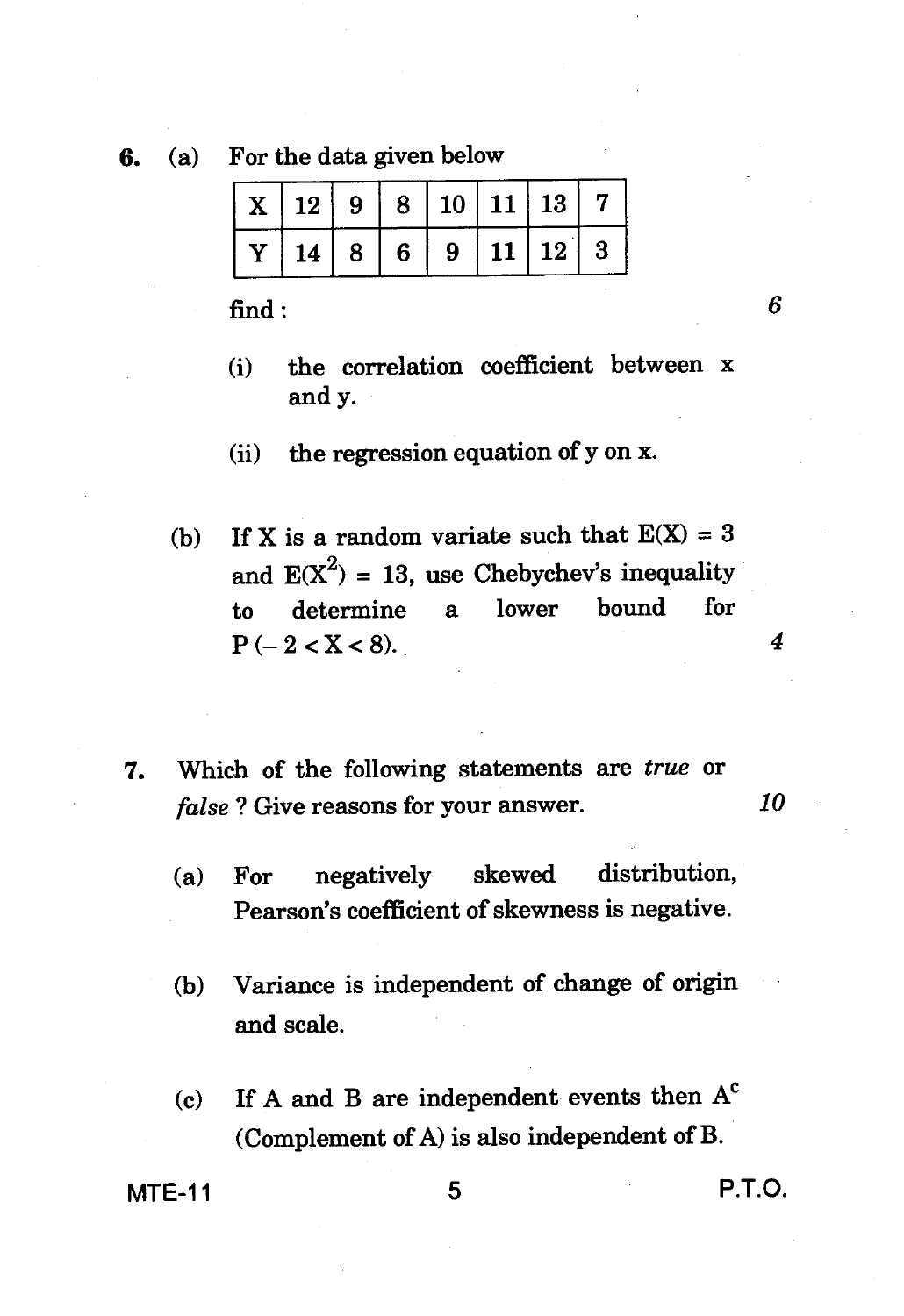(d)  $X_1$ ,  $X_2$ , ...  $X_n$  is a random sample from a uniform distribution with probability density function

$$
f(x) = \frac{1}{\beta - \alpha}, \text{ if } \alpha < x < \beta
$$
\n
$$
= 0, \qquad \text{otherwise}
$$

Then the maximum likelihood estimator of  $\alpha$ is min  $(X_1, X_2, ... X_n)$ .

(e) If X has F-distribution with  $n_1$ ,  $n_2$  degrees of freedom, then  $\frac{1}{x}$  also has F-distribution with same  $n_1$ ,  $n_2$  degrees of freedoms.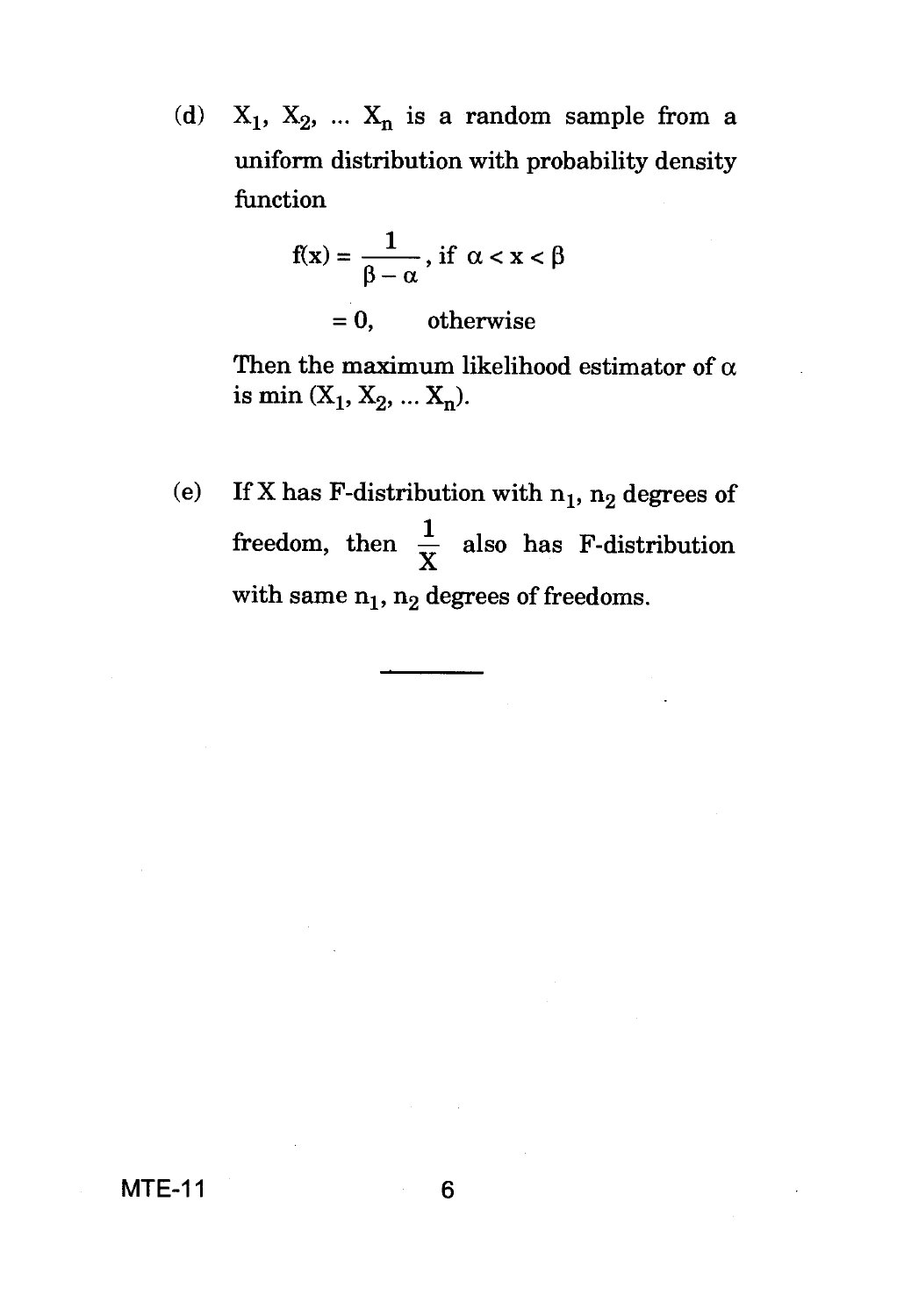एम.टी.ई.-11

## स्नातक उपाधि कार्यक्रम सत्रांत परीक्षा जून, 2014

## ऐच्छिक पाठ्यक्रम : गणित

एम.टी.ई.-11:प्रायिकता और सांख्यिकी

समय : २ घण्टे

अधिकतम अंक : 50

(कुल का : 70%)

प्रश्न सं. 7 अनिवार्य है । प्रश्न सं. 1 से 6 में से किन्हीं चार नोट : प्रश्नों के उत्तर दीजिए । कैलकुलेटरों का प्रयोग करने की अनुमति महीं है ।

- (क) यदि R और S चर X पर n प्रेक्षणों के समुच्चय के  $\mathbf{1}$ . लिए परिसर और मानक विचलन हैं, तब दिखाइए कि  $S \leq R$ .
	- (ख) दो अनभिनत पाँसे फेंके जाते हैं । मान लीजिए
		- ${\bf A_1}$ : पहले पाँसे पर विषम संख्या है
		- A<sub>2</sub>: दसरे पाँसे पर विषम संख्या है
		- A<sub>3</sub>: पहले और दूसरे पाँसे पर संख्याओं का विषम योगफल है

 $\rm A_1,\,A_2$  और  $\rm A_3$  के स्वातंत्र्य पर टिप्पणी कीजिए ।

**MTE-11** 

P.T.O.

 $\boldsymbol{3}$ 

 $\overline{\mathbf{3}}$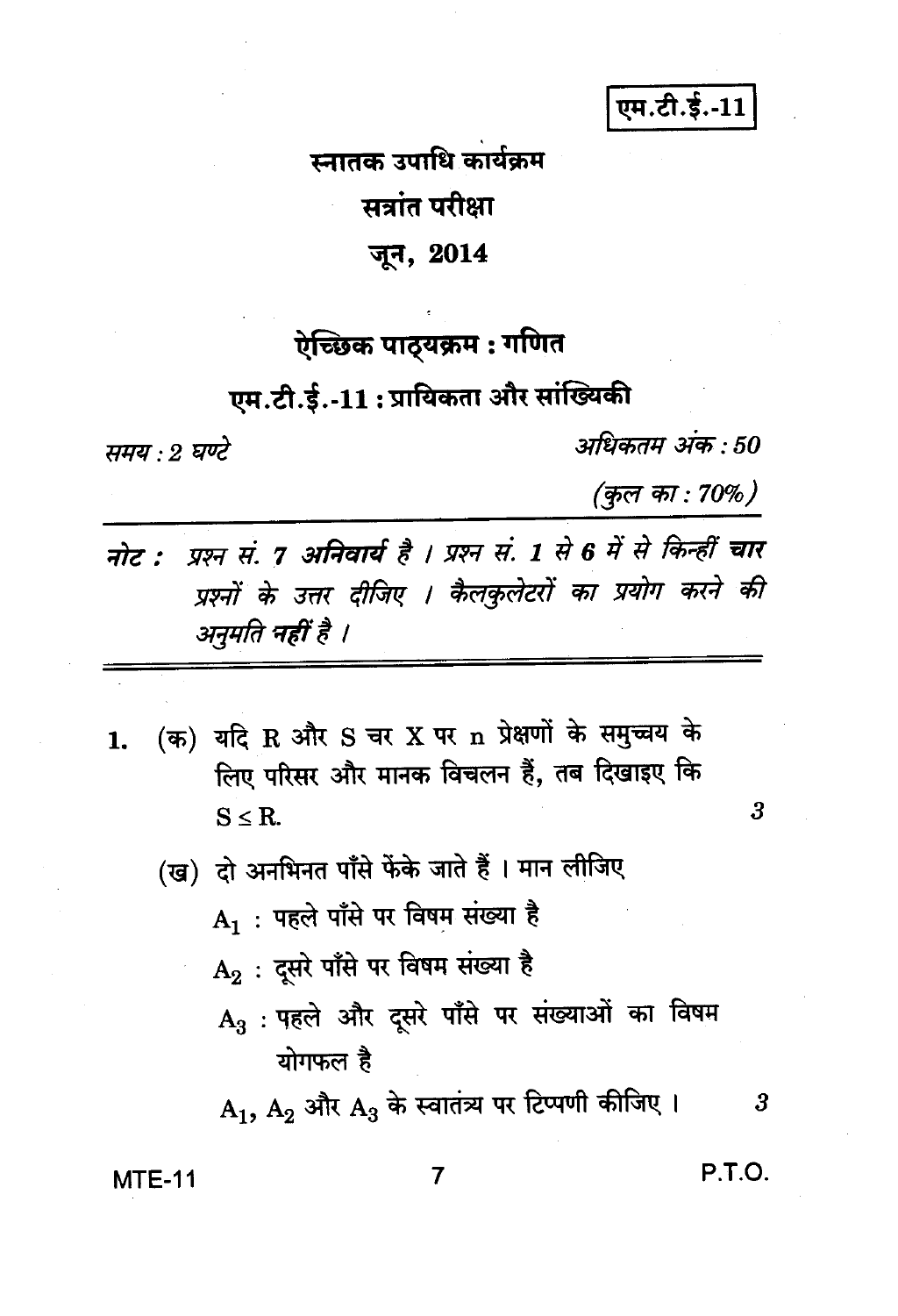(ग)  $\left[\theta-\frac{1}{2}, \theta+\frac{1}{2}\right]$  पर एकसमान समष्टि से आमाप n का यादृच्छिक प्रतिदर्श लिया जाता है ।  $\theta$  का अधिकतम संभाविता आकलक प्राप्त कीजिए । क्या अद्वितीय आकलक का अस्तित्व होता है ? उत्तर के कारण दीजिए।

 $\boldsymbol{4}$ 

6

(i) 
$$
\mathbf{E}(\sqrt{\mathbf{x}}),
$$

(ii) 
$$
y = \sqrt{x}
$$
 and pdf,

(iii) 
$$
E(y)
$$
 और

(iv) जाँच कीजिए कि 
$$
E(y) = E(\sqrt{x})
$$
 है या नहीं |

(ख) f(x) से लिए गए एकल प्रेक्षण पर आधारित  
\nH₁ : f(x) = 
$$
\frac{1}{2}
$$
 exp (−|x|), −∞ < x < ∞ के  
\nविरुद् $H_0$  : f(x) =  $\frac{1}{\sqrt{2\pi}}e^{-\frac{1}{2}x^2}$ , −∞ < x < ∞  
\nकी जाँच के लिए एक परीक्षण तैयार कीजिए । परीक्षण  
\nके आमाप और क्षमता के लिए व्यंजक ज्ञात कीजिए ।

**MTE-11**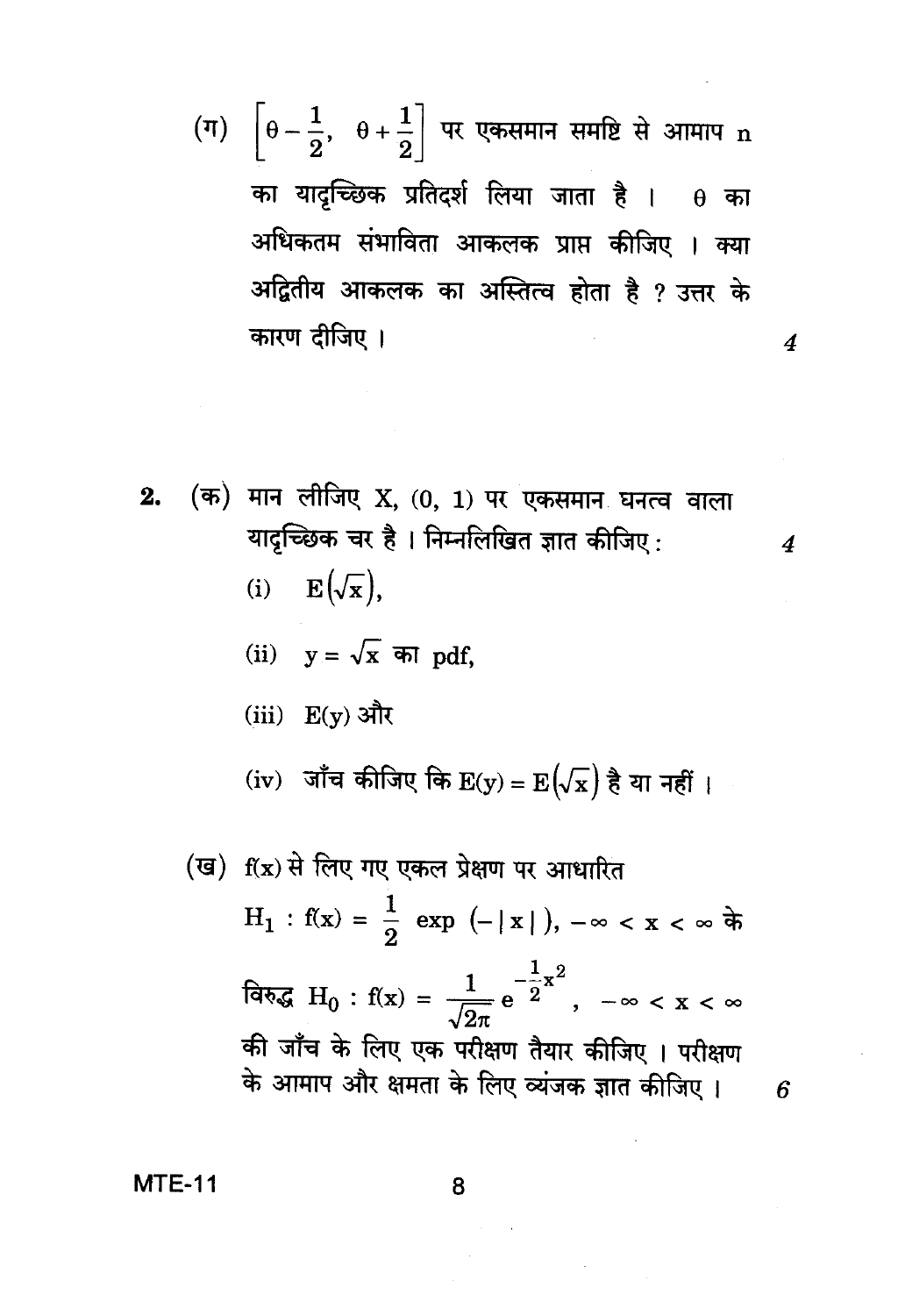(क) यादच्छिक सदिश (X, Y) का संयुक्त घनत्व फलन 3. निम्नलिखित है:

$$
f(x, y) = \begin{cases} \frac{1}{\pi}, & x^2 + y^2 \le 1 \\ 0, & \text{when } x \ne 0 \end{cases}
$$

तब X और Y का उपांत प्रायिकता घनत्व फलन ज्ञात कीजिए। दिखाइए कि  $cov(X, Y) = 0$  परन्तु X और Y स्वतंत्र नहीं हैं।

(ख) बेज प्रमेय का कथन दीजिए । तीन थैले हैं जिनमें क्रमश: 2 सफेद गेंदें, एक सफेद और एक काली गेंद, तथा 2 काली गेंदें हैं । एक थैला यादच्छया चुना जाता है और उसमें से एक गेंद निकाली जाती है। यह गेंद सफेद रंग की निकलती है। इसकी क्या प्रायिकता है कि चुने गए थैले में बची हई गेंद सफेद होगी ?

4. (क) मूल-बिन्दु के प्रति प्रथम तीन आघूर्ण 
$$
m'_1 = \frac{n+1}{2}
$$
,  
\n $m'_2 = \frac{(n+1)(2n+1)}{6}$  और  $m'_3 = \frac{n(n+1)^2}{4}$   
\nद्वारा दिए गए हैं । ऑकड़े का वैषम्य ज्ञात कीजिए ।

P.T.O.

5

6

 $\boldsymbol{4}$ 

**MTE-11**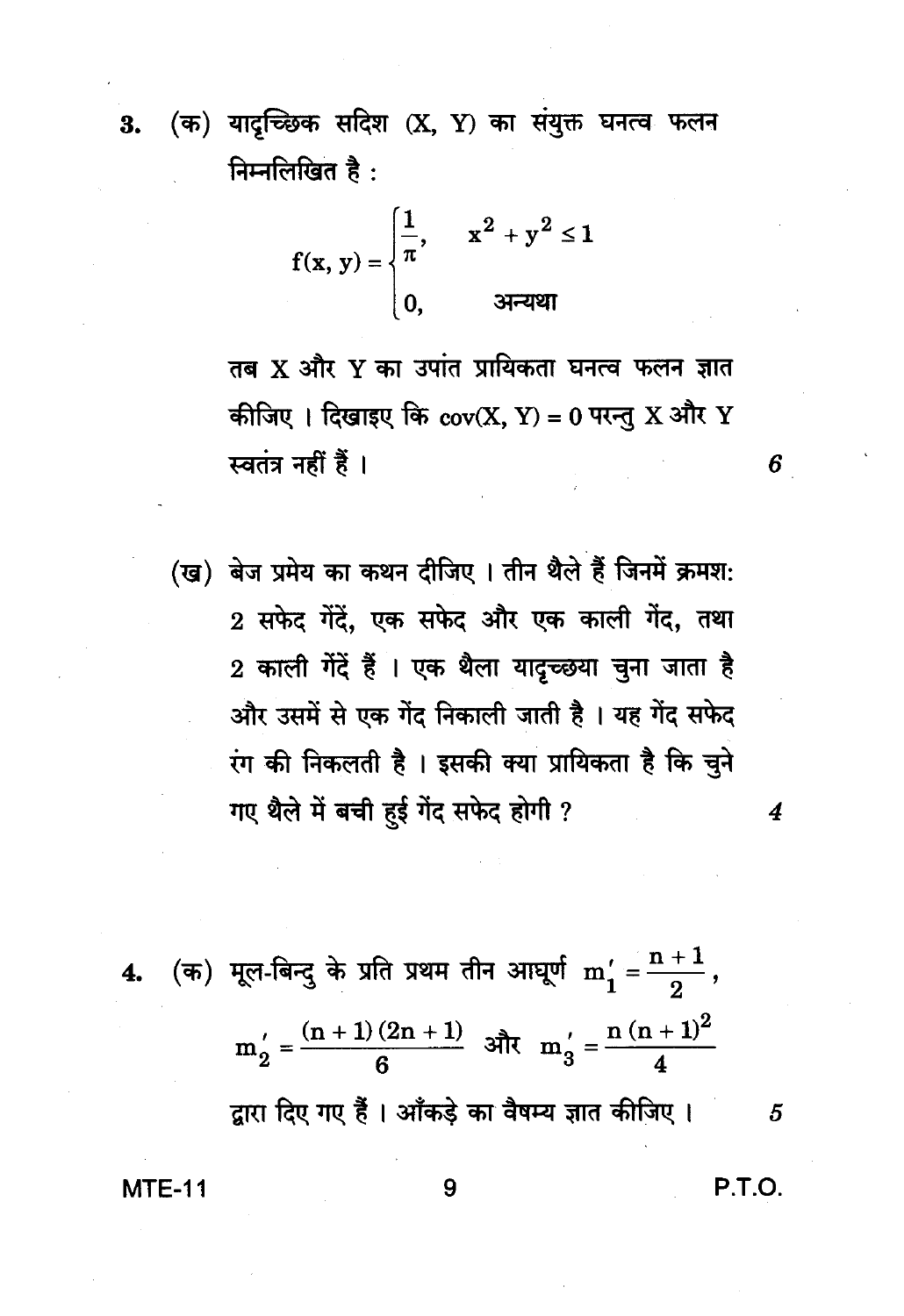- (ख) एक टैक्सी कैब कम्पनी के पास दो प्रकार की कैब - A और B हैं । A और B प्रकार की कैबों की संख्या क्रमश: 12 और 8 हैं । इनमें से यदि 5 टैक्सी कैब वर्कशॉप में मरम्मत के लिए गई हुई हैं और प्रत्येक प्रकार की कैब की मरम्मत में समान समय लगेगा. तब इसकी क्या प्रायिकता है कि
	- इनमें से 3, A प्रकार की हैं और 2, B प्रकार की  $(i)$ ੜੇਂ ?
	- $(ii)$  इनमें से कम-से-कम 3. A प्रकार की हैं ?
	- (iii) पाँचों एक ही प्रकार की हैं ?
- (क) मान लीजिए X, निम्नलिखित <sub>P</sub>df वाला एक 5. यादच्छिक चर है:

 $f(x) = \theta e^{-\theta x}$ ;  $\theta > 0$ ,  $x \ge 0$ .

X का आघूर्ण जनक फलन ज्ञात कीजिए और इस तरह मूल-बिन्द के प्रति प्रथम तीन आघूर्ण ज्ञात कीजिए।

(ख) निम्नलिखित तालिका सप्ताह के छह दिनों के दौरान होने वाली विमान दुर्घटनाओं को दर्शाती है। 5% सार्थकता स्तर पर सप्ताह के दौरान होने वाली दुर्घटनाएँ एकसमानत: बंटित हैं या नहीं, ज्ञात कीजिए ।

| दिन                   |    |    |    | सोम. मंगल. बुध. बृहस्पति. शुक्र. शनि. कुल |                      |  |
|-----------------------|----|----|----|-------------------------------------------|----------------------|--|
| दुर्घटनाओं<br>ँकी सं. | 14 | 18 | 12 | 11                                        | $15 \mid 14 \mid 84$ |  |

|आप निम्नलिखित मानों का प्रयोग कर सकते हैं :  $\chi_{5.0.05}^{2}$  = 11.070,  $\chi_{6.0.05}^{2}$  = 12.592,  $\chi_{7.0.05}^{2}$  = 14.067].

 $MTE-11$ 

5

5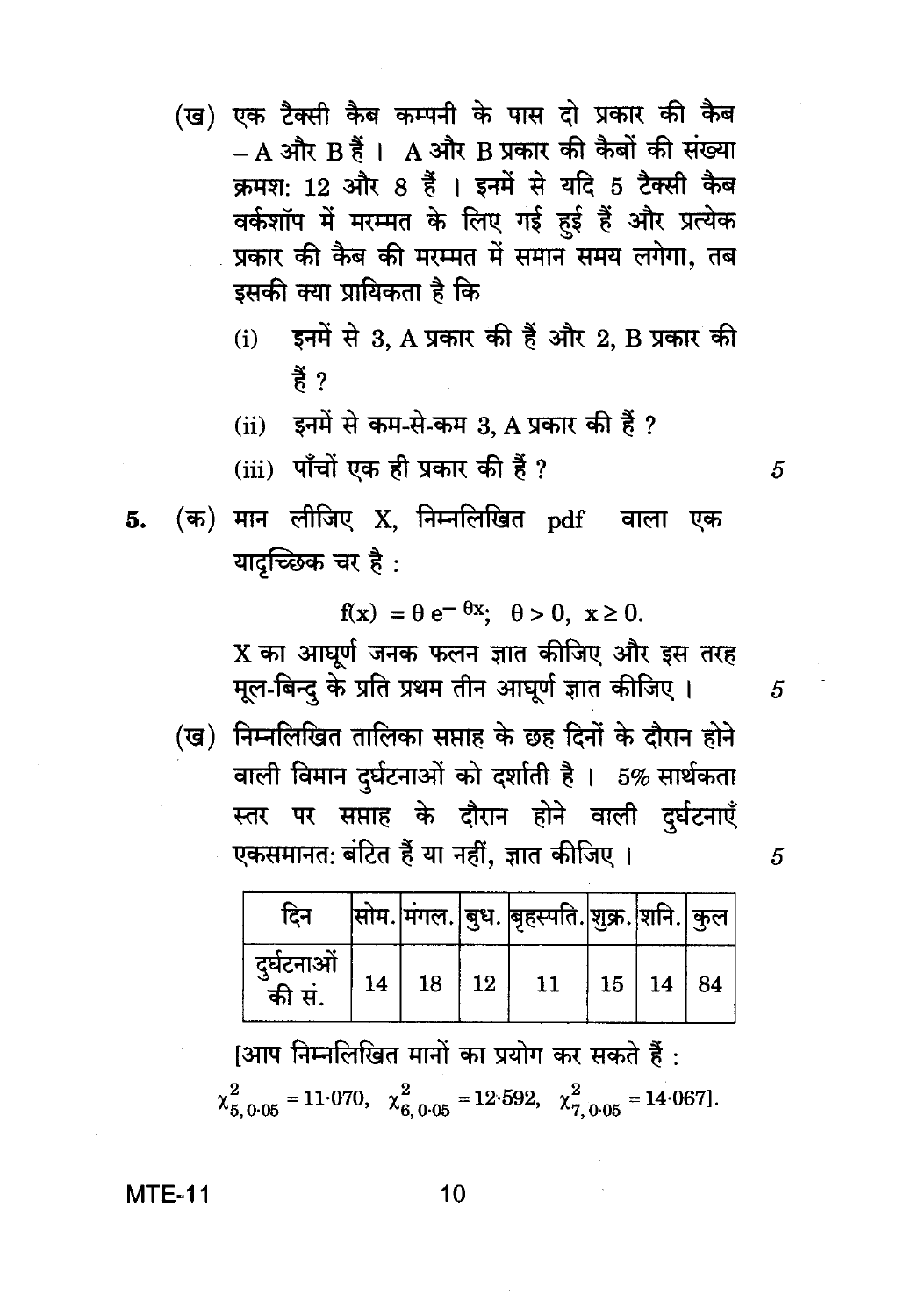(क) नीचे दिए गए आँकड़ों के लिए 6.

| $\mid$ X $\mid$ 12 $\mid$ 9 $\mid$ 8 $\mid$ 10 $\mid$ 11 $\mid$ 13 $\mid$ 7 |  |  |  |
|-----------------------------------------------------------------------------|--|--|--|
| Y   14   8   6   9   11   12   3                                            |  |  |  |

निम्नलिखित ज्ञात कीजिए :

(i) 
$$
x
$$
 और  $y$  के बीच सहसंबंध गुणांक

 $(i)$  x पर y का समाश्रयण समीकरण

(ख) यदि X एक यादृच्छिक चर है जिसके लिए  $E(X) = 3$ और  $E(X^2) = 13$ , P (- 2 < X < 8) के लिए निम्न बंध निर्धारित करने के लिए शैबीशेव असमिका का प्रयोग कीजिए ।

निम्नलिखित में से कौन-से कथन सत्य हैं और 7. कौन-से *असत्य* ? अपने उत्तर के कारण बताइए । 10

(क) ऋणात्मक विषम बंटन के लिए पियर्सन का वैषम्य गुणांक ऋणात्मक है ।

- (ख) प्रसरण मूल-बिन्दु और पैमाने के परिवर्तन से स्वतंत्र होता है ।
- (ग) यदि A और B स्वतंत्र घटनाएँ हैं तो AC (A का पूरक) भी B से स्वतंत्र होगा।

#### **MTE-11**

11

P.T.O.

6